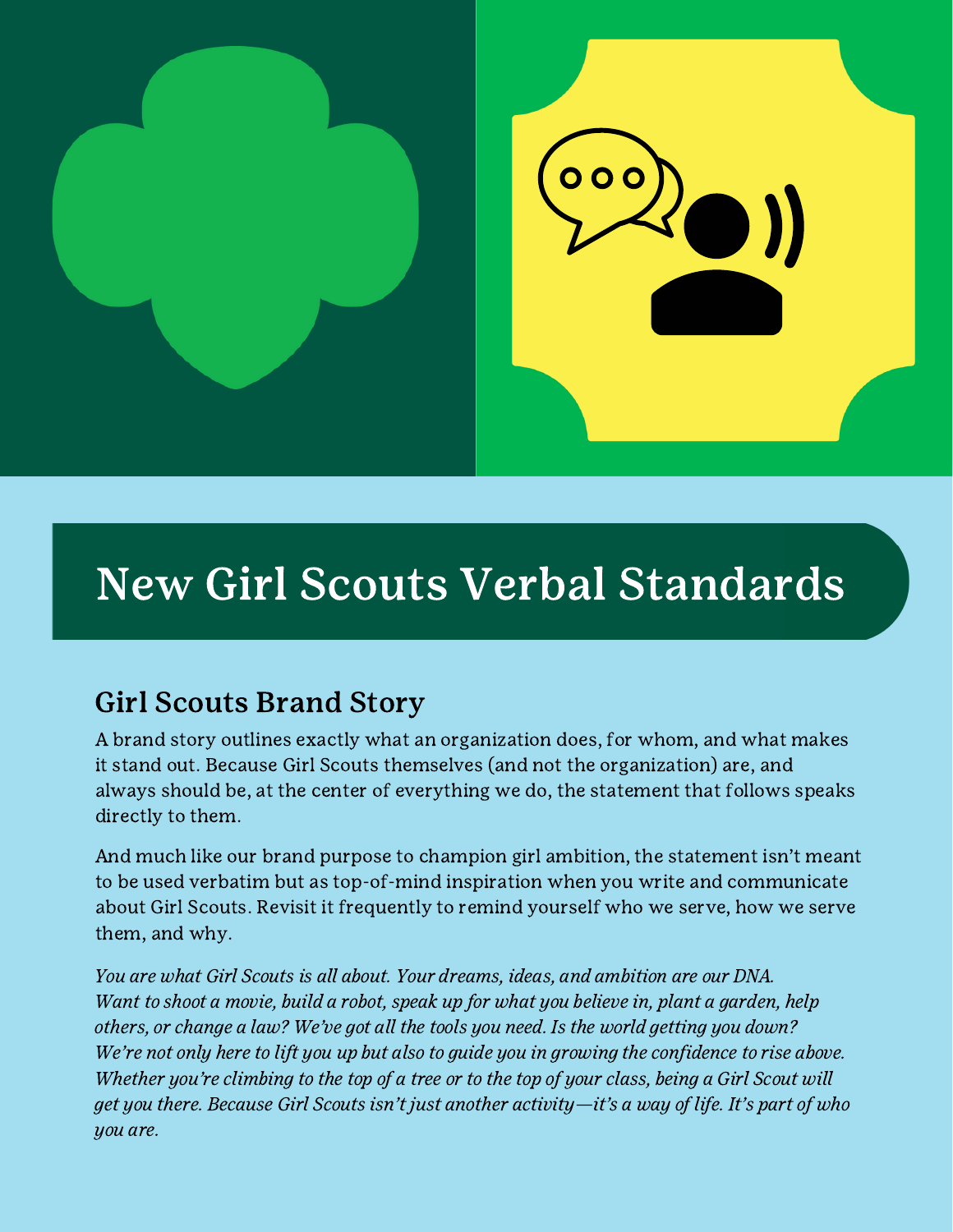# Our Point of View

Here is some guidance and examples that demonstrate how we use our voice to champion girl ambition across different audiences.

By committing to advance our awareness of who we're talking to and being consistent with how we connect to our various audiences, our communications will be more relevant and moving and will inspire action.

As a girl-serving organization, we strive to speak to girls directly whenever possible think of this as a girl-first approach rather than an organization-first approach. It's not about us, it's about them.

Even when speaking to parents or volunteers, the focus should always be on the Girl Scout. In other words, speak to the parent in a way that will still resonate with their girl.

# Writing for Younger Girls: Our Approach

We define "younger girls" as girls at the Daisy, Brownie, or Junior levels, in grades K-5.

### Our point of view is:

We're their champion.

Stay mindful of the following when writing for younger girls:

- Remember: we're their champion.
- Speak to their imaginations.
- Focus on fun, excitement, making friends, and discovery.
- Bolster copy with rich, visual expression.
- Use simple language creatively.
- Invite their families into the conversation.

# Imagine you're explaining Girl Scouts to a young girl for the first time. Here's an example:

Girl Scouts make new friends, try new things, and constantly go on new adventures. When you're with us, doing your best is always good enough and there are no wrong answers or ideas. Your dreams are our dreams, and we have fun making them come true together whether that's building a robot, planting a garden, or painting a mural. Let's get started!

When it comes to communicating with girls in grades 4–5 specifically, focus on the unique aspects of this age bracket—they're beginning to use their voice in more prominent ways, navigating different growth and development challenges, and more.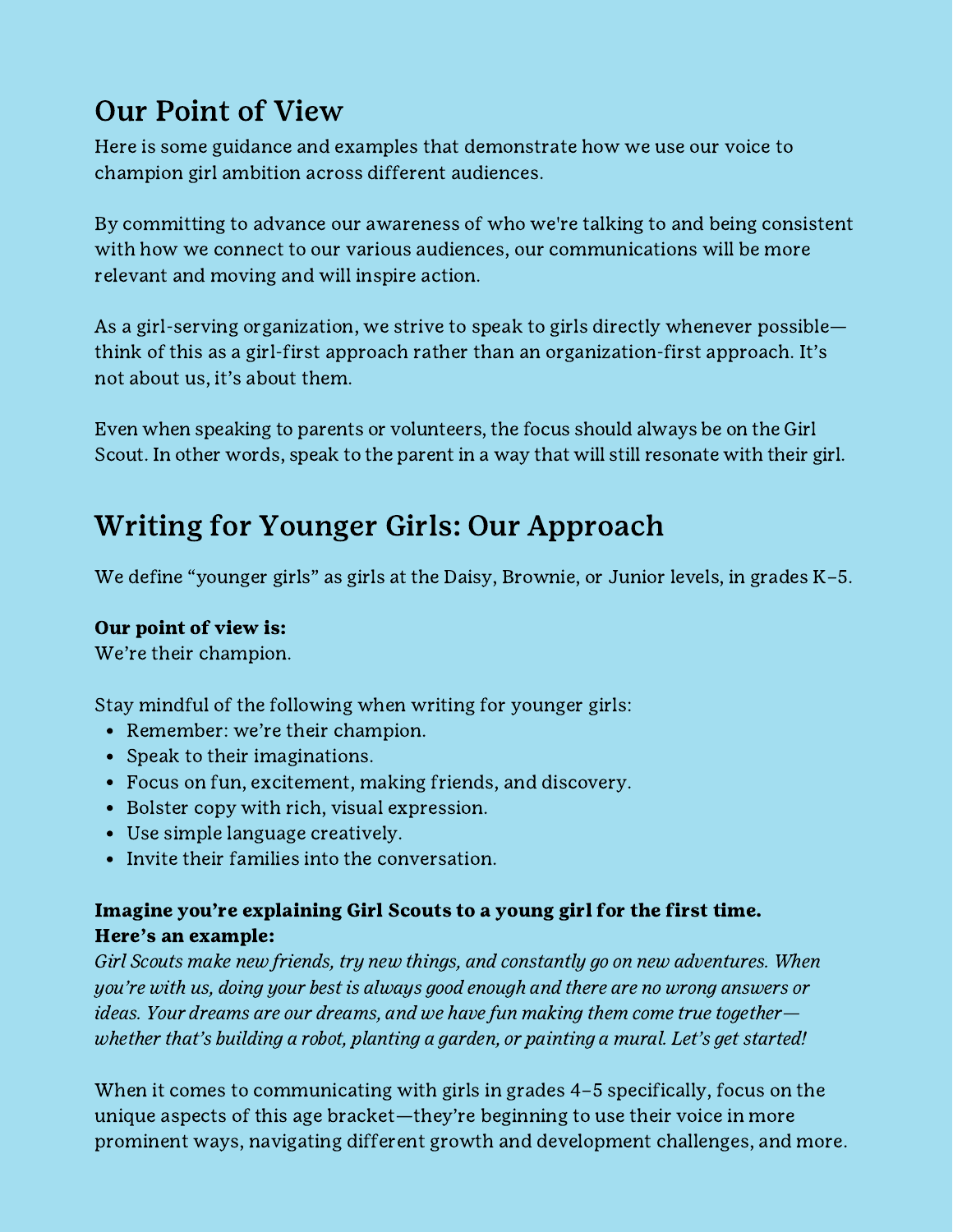# Here's an example pitch targeted to girls in grades 4–5:

As a Girl Scout, you call the shots. Whether you want to build a robot, go camping with friends, or even use your voice to change a law, we've got all the tools you need to make it happen. Your dreams are our dreams, and we're going to have a blast making them come true together. Let's get started!

# Writing for Younger Girls: Examples Here are two examples of how we approach writing for younger girls.

You never know what you can do until you do it.

This copy works well for younger girls because it uses familiar vocabulary to communicate an imaginative message.

### Be yourself with us.

Although this copy works well for older girls too, it works especially well for younger girls. The short length and simple word choices make this message of self-expression and community resonate.

# Writing for Older Girls: Our Approach

We define "older girls" as girls at the Cadette, Senior, or Ambassador levels in grades 6–12.

### Our point of view is:

We're their champion.

Stay mindful of the following when writing for older girls:

- Remember: we're their champion.
- Write at their level. But never talk down to them.
- Speak to and celebrate their ambitions.
- Focus on personal development, belonging, and celebrating their individuality.
- Show them that we believe in them and they inspire us.

As Girl Scouts, older girls try new things, bring ideas to life, make a difference, are mentored, and serve as mentors, and step into the unknown with confidence—all as they learn more about who they are and the world around them.

Imagine you're explaining Girl Scouts to an older girl for the first time or trying to persuade her to stay.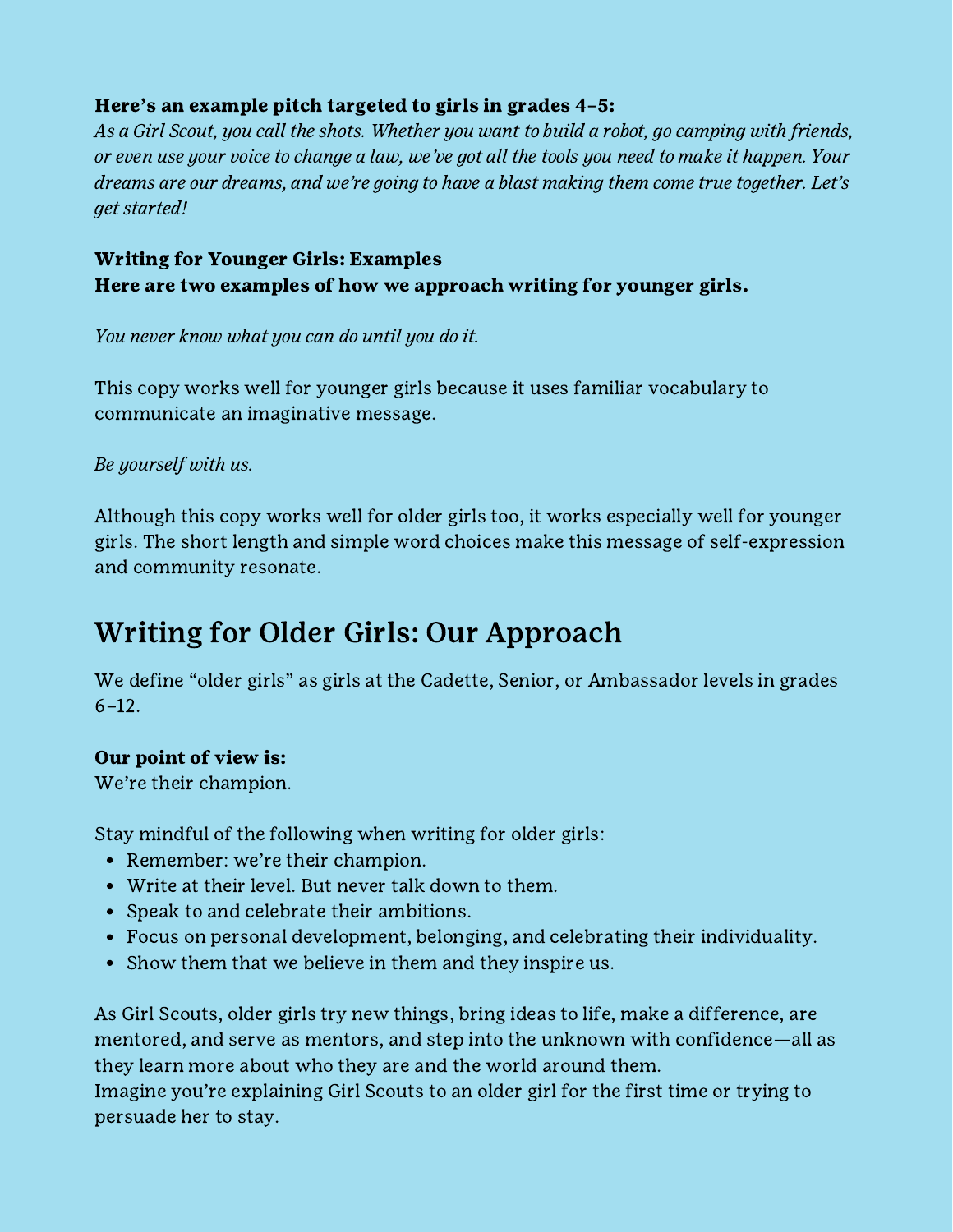### Here's an example:

As a Girl Scout, you call the shots. You can try new things and never be afraid to fail. Because there are no wrong answers or ideas here—no dreams are too big or small! Whether you want to create an app, explore a national park with friends, design clothes, or even use your voice to change a law—we've got everything you need to make it happen. Your dreams are our dreams, and we're going to have a blast making them come true together as we make the world a better place. Let's get started!

# Writing for Older Girls: Examples Here are two examples of how we approach writing for older girls.

# Girls with the nerve to change the world grow up and do it.

This copy works well for older girls — it champions girl ambition without reservation. It looks the reader in the eye and includes her in the story in a powerful way.

# Protecting the only planet we have. That's Girl Scout Law.

This headline works well for older girls because it brings to life Girl Scout traditions while remaining relevant to what older girls value and care about.

# Writing for Volunteers: Our Approach

We define "volunteers" as anyone over age 18 who plays a part—or is considering playing a part—in our Movement by contributing their time and skills on the ground.

### Our point of view is:

We're their support system.

Stay mindful of the following when writing for volunteers:

- Remember: we're their support system and their partner in championing girls' ambition.
- Speak to their sense of curiosity and adventure.
- Focus on flexibility, making a difference, and opportunities for personal growth.
- Call attention to how they can contribute by volunteering and what they gain by doing so.
- Express our gratitude genuinely and often.
- Show how they can—and are—making a meaningful difference in girls' lives and in the world.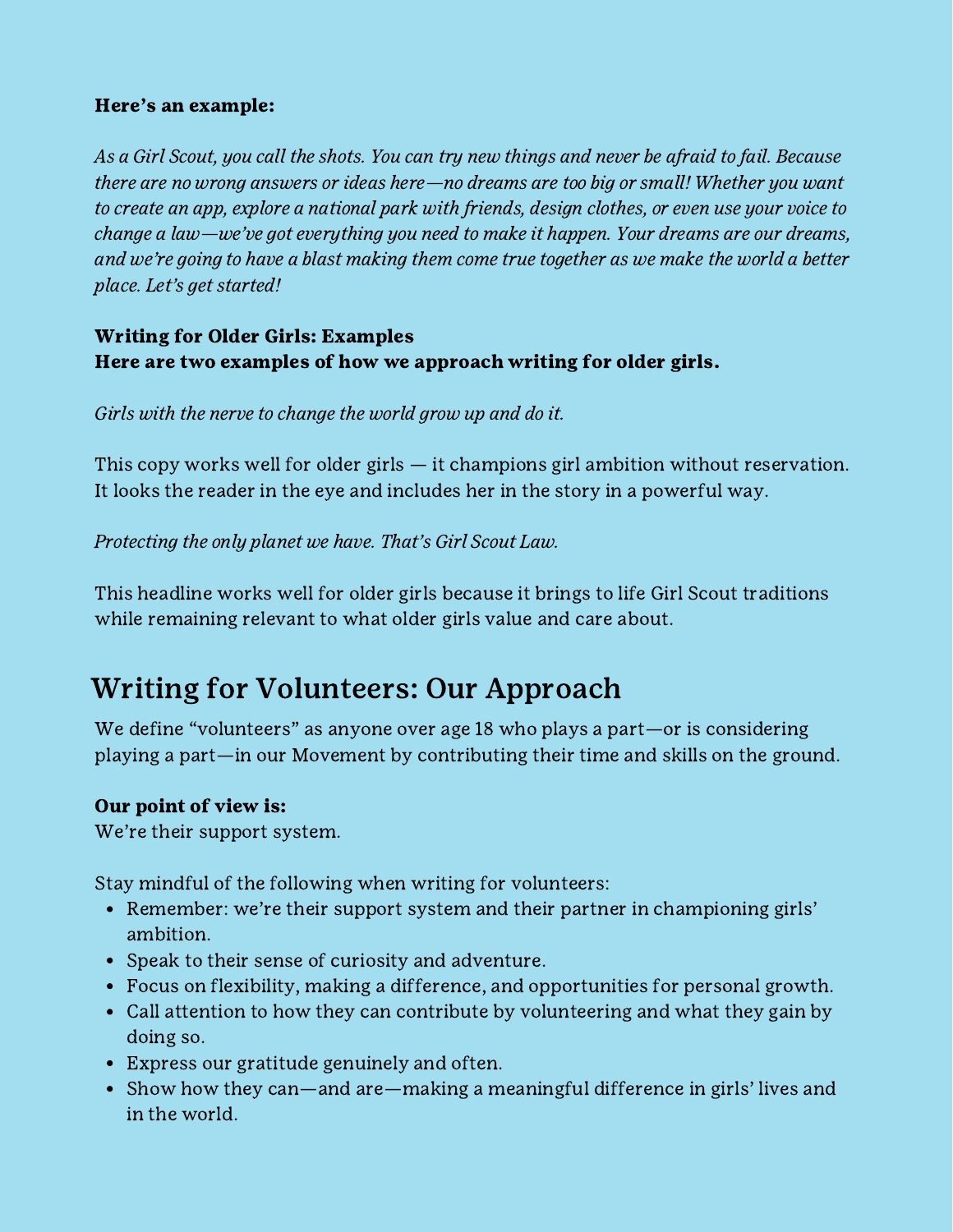As Girl Scout volunteers, adults put their skills to good use and develop new ones; build community and connection; and make a meaningful, lasting difference for future generations of Girl Scouts through mentorship. Volunteers meet them where they are and respond to what they want and need, using care, knowledge, and experience to guide the way without dictating the way. And Girl Scouts is here to support volunteers in this crucial work every step of the way.

# Imagine you're explaining Girl Scouts to a potential volunteer for the first time. Here's an example:

Your talents and experience have the power to change girls' lives. As a Girl Scout volunteer, you'll help craft their experiences—from the way they run their cookie businesses to the way they speak up in meetings. You'll also teach them the skills and give them the confidence they need to bring their unique ideas to life and make changes that they never thought possible. As girls learn, grow, and lead, you're there through it all—shaping the future right along with us. And while you teach them important life lessons and set them up for happy, successful lives, you'll grow, too, honing your own leadership and organizational skills. It's a win-win. Let's get started!

### Writing for Volunteers: Examples

Here are two examples of how we approach writing for volunteers.

### Help her dream big. Volunteer for her.

This copy works well for volunteers because it zeros in on an actual girl who will benefit from volunteer support. Making copy personal enough to evoke emotion yet punchy enough to be memorable is key.

To all the explorers, trailblazers, changemakers, and stargazers who volunteer with us: thank you.

With you, girls learn to listen to their hearts, think on their feet, and raise their voices for what they believe in.

You're their hero—and ours too.

From everyone at Girl Scouts: thank you.

This copy works well for volunteers because it shows our appreciation to our community of volunteers and celebrates what a positive influence they have on girls' lives and in the world.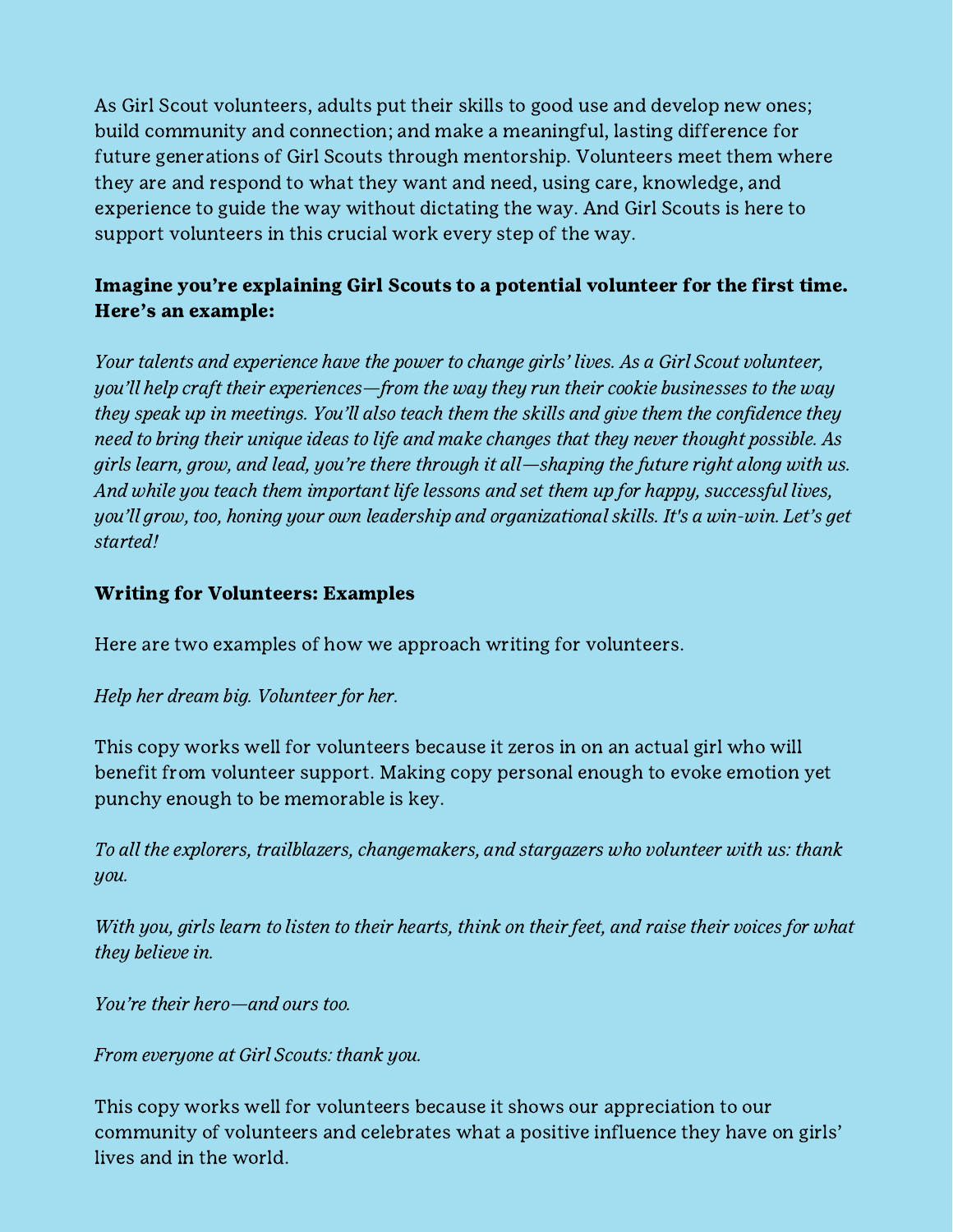She's making strides toward her dreams. She's embracing everything that makes her herself. She's ready for what's next. And so are you.

Who knew that being a Girl Scout volunteer could take you further than you ever thought possible? Renew today.

This copy works well for volunteers because it highlights how girls and volunteers benefit from Girl Scouting. While they're helping her shine, they're learning and growing too.

When you embrace leadership in all forms and show girls what it means to be resilient, they learn to lead on their own terms. Before you know it, you'll be trying to keep up with your unstoppable troop. That's the power of being a Girl Scout troop leader.

But we know that volunteering isn't always easy, especially when you're new, so we can't thank you enough for all the energy and positivity you give every day. Guiding your Girl Scouts  $-$  even if you're still figuring things out!  $-$  is nothing short of amazing. We see you, and we appreciate you.

This copy works well for volunteers because it acknowledges that being a volunteer requires hard work and dedication. We know we couldn't be who we are without our volunteers. They are critical to delivering our mission, and this copy reflects that.

# Writing for Parents/Caregivers: Our Approach

We define "parents/caregivers" as anyone who is the parent or guardian of a Girl Scout or potential Girl Scout.

# Our point of view is:

We're their girl's devoted advocate.

Stay mindful of the following when writing for parents/caregivers:

- Remember: we're devoted advocates for their girl; we're here for her and the whole family.
- Encourage and inspire them with the stories we tell.
- Show them how we can help their girl discover her interests and ambition and how the experiences and learning we provide open up the world for her.
- Use words that feel warm, joyful, and accepting.
- Focus on learning, safety, fun, and character building.
- Demonstrate how we're also parents' and caregivers' champions and support systems. How can we help them navigate raising their girl in an ever more complex world?